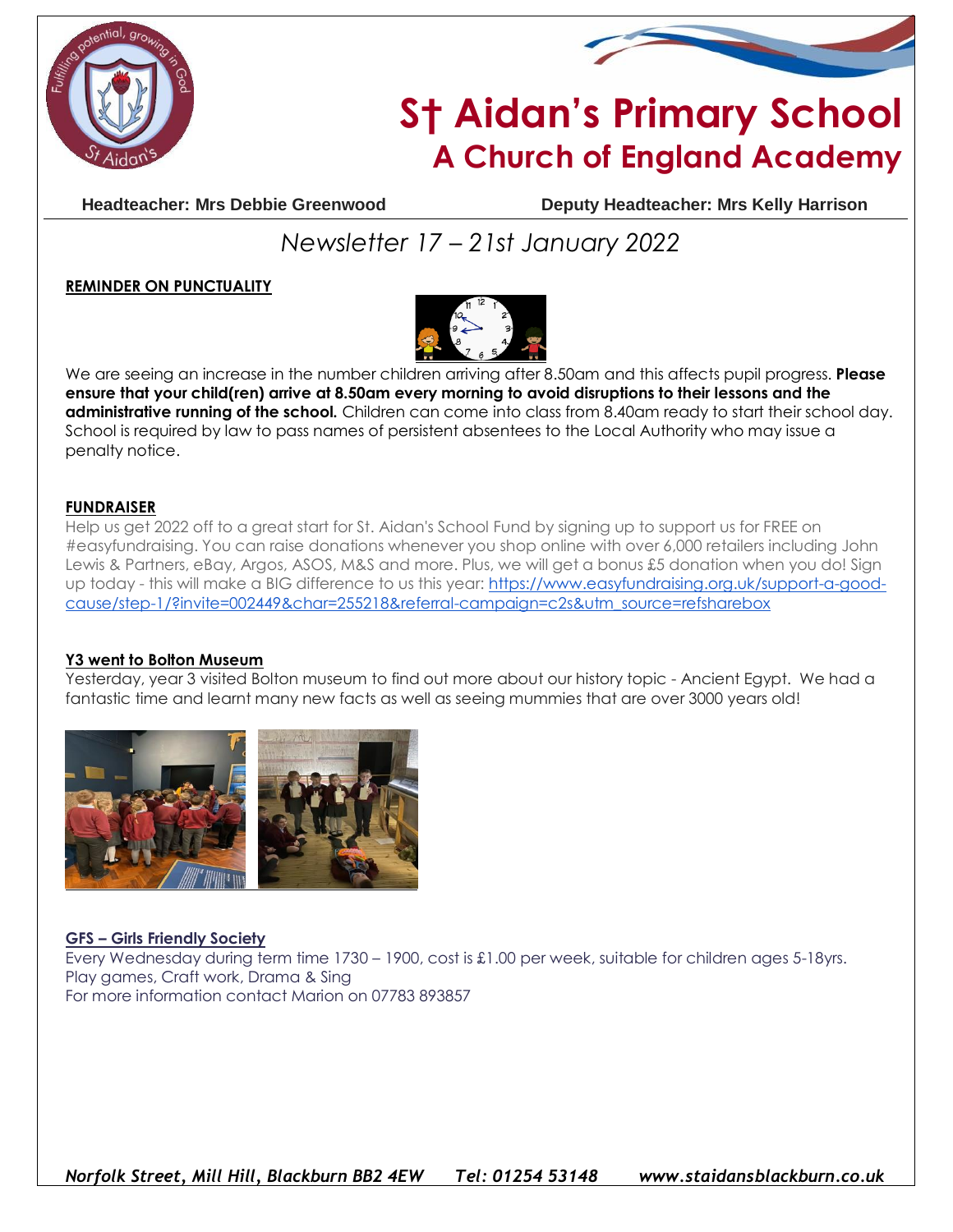## **COMPETITION TIME Stay safe on the Internet day 2022**

A competition to design a poster for Safer Internet Day. Parents/carers must send entries to [bwdsafetynet@youthaction.org.uk](mailto:bwdsafetynet@youthaction.org.uk) by **3pm on 10th February** - please see our post on social media for more information.



## **Class Trips**

As part of the pupils theme work, class trips have been organised for the following classes:-



Year 3 Local Walk around the area Year 4 Clitheroe Castle

Please note: A packed lunch will be provided by the school for pupils who normally have a school meal. Trips are also being arranged for other year groups and you will be informed of these in due course.

#### **IMPORTANT NOTICE Storytime and Rhyme time - Year 1 & Year 2**



To minimise the risk of spreading Covid we are limited the number of visitors into school at the moment and therefore have cancelled Storytime and Rhyme time for parents. We will let you know when you will be able to join us again.



## **ALWAYS House Statistics**

ALWAYS following the school rights this week:

| ∩∟<br>a la<br>- 13 | CALDER | Bl   | וחחוח<br>KIDDLE |
|--------------------|--------|------|-----------------|
| 96%                | 96%    | 100% | 98%             |

#### **Dates for the Diary**

*Yr 3 Local walk around the area Tuesday 25th January Yr 4 Visit to Clitheroe Castle Tuesday 1st February NSPCC Number day Friday 4th February Children's Mental Health Week Monday 7th February Online Safety Day Tuesday 8th February School Closes for Half Term – 3.15pm Friday 11th February INSET Day – School Closed to pupils Monday 21st February School Re-opens – 8.40am Tuesday 22nd February*

*Norfolk Street, Mill Hill, Blackburn BB2 4EW Tel: 01254 53148 www.staidansblackburn.co.uk*